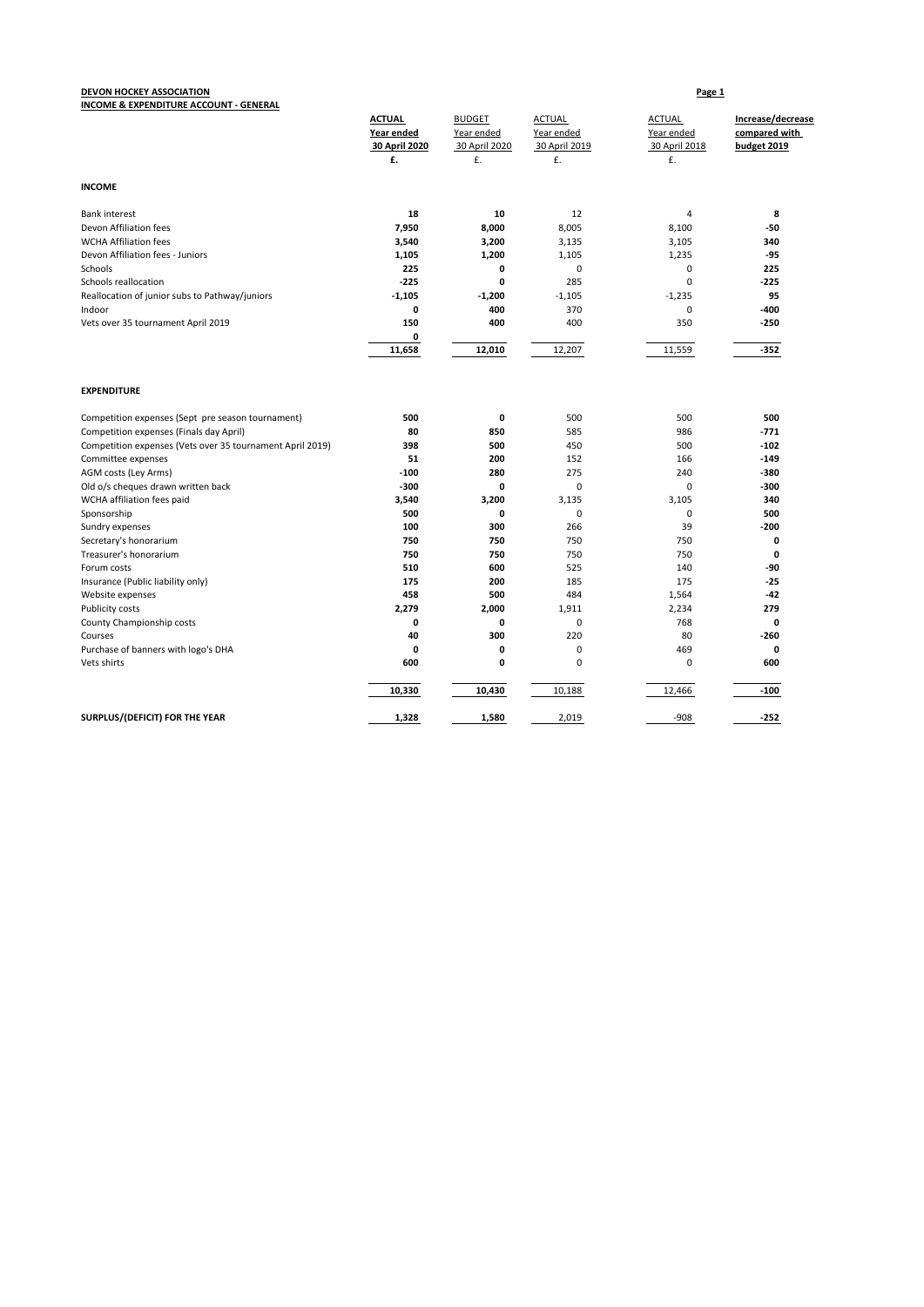| <b>DEVON HOCKEY ASSOCIATION</b><br><b>BALANCE SHEETS</b> | 30 April 2020<br>£. | 30 April 2019<br>£. | PAGE <sub>2</sub><br>30 April 2018<br>£. |
|----------------------------------------------------------|---------------------|---------------------|------------------------------------------|
| <b>ASSETS</b>                                            |                     |                     |                                          |
| Bank current account - Nat West                          | 22,114              | 20,939              | 21,533                                   |
| Bank deposit account - Nat West                          | 8,952               | 8,934               | 14,722                                   |
| Funding due from Pathway account                         | 7,091               | 7,316               | 0                                        |
| Debtors                                                  | 550                 | 360                 | 0                                        |
|                                                          | 38,707              | 37,549              | 36,255                                   |
| <b>DEDUCT LIABILITIES</b>                                |                     |                     |                                          |
| Sundry creditors                                         | $-1,730$            | $-1,900$            | $-2,625$                                 |
| <b>NET ASSETS</b>                                        | 36,977              | 35,649              | 33,630                                   |
| <b>REPRESENTED BY:</b>                                   |                     |                     |                                          |
| Accumulated funds brought forward                        | 35,649              | 33,630              | 34,538                                   |
| Surplus/(Deficit) for the year                           | 1,328               | 2,019               | $-908$                                   |
|                                                          | 36,977              | 35,649              | 33,630                                   |

**P J HODGE TREASURER FOR THE DEVON HOCKEY ASSOCIATION DATE:**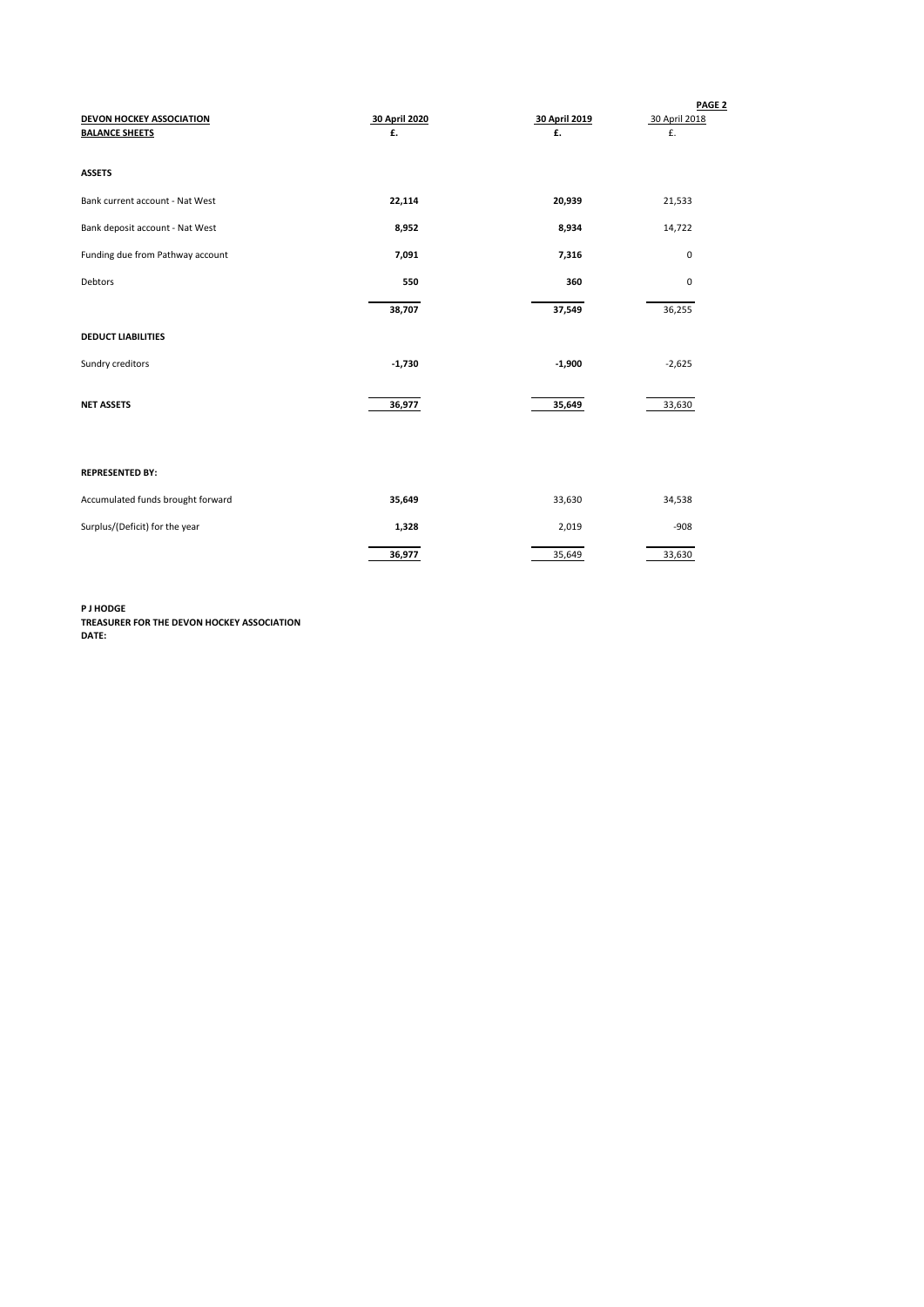# **DEVON HOCKEY ASSOCIATION PAGE 3**

**INCOME & EXPENDITURE ACCOUNTS**

| PLAYER PATHWAY DEVELOPMENT/JUNIORS FESTIVALS ACCOUNT   |               |               |               |               |                   |
|--------------------------------------------------------|---------------|---------------|---------------|---------------|-------------------|
|                                                        | <b>ACTUAL</b> | <b>BUDGET</b> | <b>ACTUAL</b> | <b>ACTUAL</b> | Increase/decrease |
|                                                        | Year ended    | Year ended    | Year ended    | Year ended    | compared with     |
|                                                        | 30 April 2020 | 30 April 2020 | 30 April 2019 | 30 April 2018 | budget 2020       |
|                                                        | £.            | £.            | £.            | £.            |                   |
| <b>INCOME</b>                                          |               |               |               |               |                   |
| Junior subscriptions 2019/20                           | 1,365         | 1,200         | 1,105         | 1,235         | 165               |
| Devon Schools                                          | 225           | 0             | 0             | $\mathbf 0$   | 225               |
| Junior tournaments/Festivals                           | 6,088         | 7,500         | 7,413         | 11,825        | $-1,412$          |
| Boys/girls junior hockey re Pathway Dev                |               |               |               |               |                   |
| System/juniors                                         | 21,365        | 18,800        | 18,820        | 10,897        | 2,565             |
|                                                        | 29,043        | 27,500        | 27,337        | 23,957        | 1,543             |
| <b>EXPENDITURE</b>                                     |               |               |               |               |                   |
| Pitch hire costs - Pathway Dev System/juniors          | 8,995         | 9,000         | 8,766         | 12,911        | -5                |
| Honorarium                                             | 750           | 750           | 500           | 0             | 0                 |
| Administration fee by South Dartmoor Academy           | 0             | 0             | 0             | 1,437         | 0                 |
| Coaching costs - Pathway Dev System                    | 10,894        | 12,500        | 12,082        | 7,223         | $-1,606$          |
| Junior tournament entry fee Dorset HA                  | 0             | 880           | 870           | 330           | $-880$            |
| Stationery & postages                                  | 0             | 20            | 15            | 0             | $-20$             |
| Devon Pathway/Devon Development Administrator payments | 3,583         | 3,960         | 6,317         | 6,246         | -377              |
| Web site costs                                         | 0             | 0             | 0             | 125           | $\mathbf 0$       |
| Sundry                                                 | $-10$         | 150           | 60            | 235           | $-160$            |
| Computer purchase                                      | 0             | 0             | 0             | 398           | 0                 |
| Other payments re Pathway System/juniors:              |               |               |               |               |                   |
| Medals for juniors                                     | 192           | 800           | 329           | 901           | -608              |
| Kit for juniors/coaches                                | 687           |               | 500           | 232           | 687               |
|                                                        | 25,091        | 28,060        | 29,440        | 30,038        | $-2,969$          |
| SURPLUS/(DEFICIT)FOR THE YEAR                          | 3,952         | -560          | $-2,103$      | $-6,081$      | 4,512             |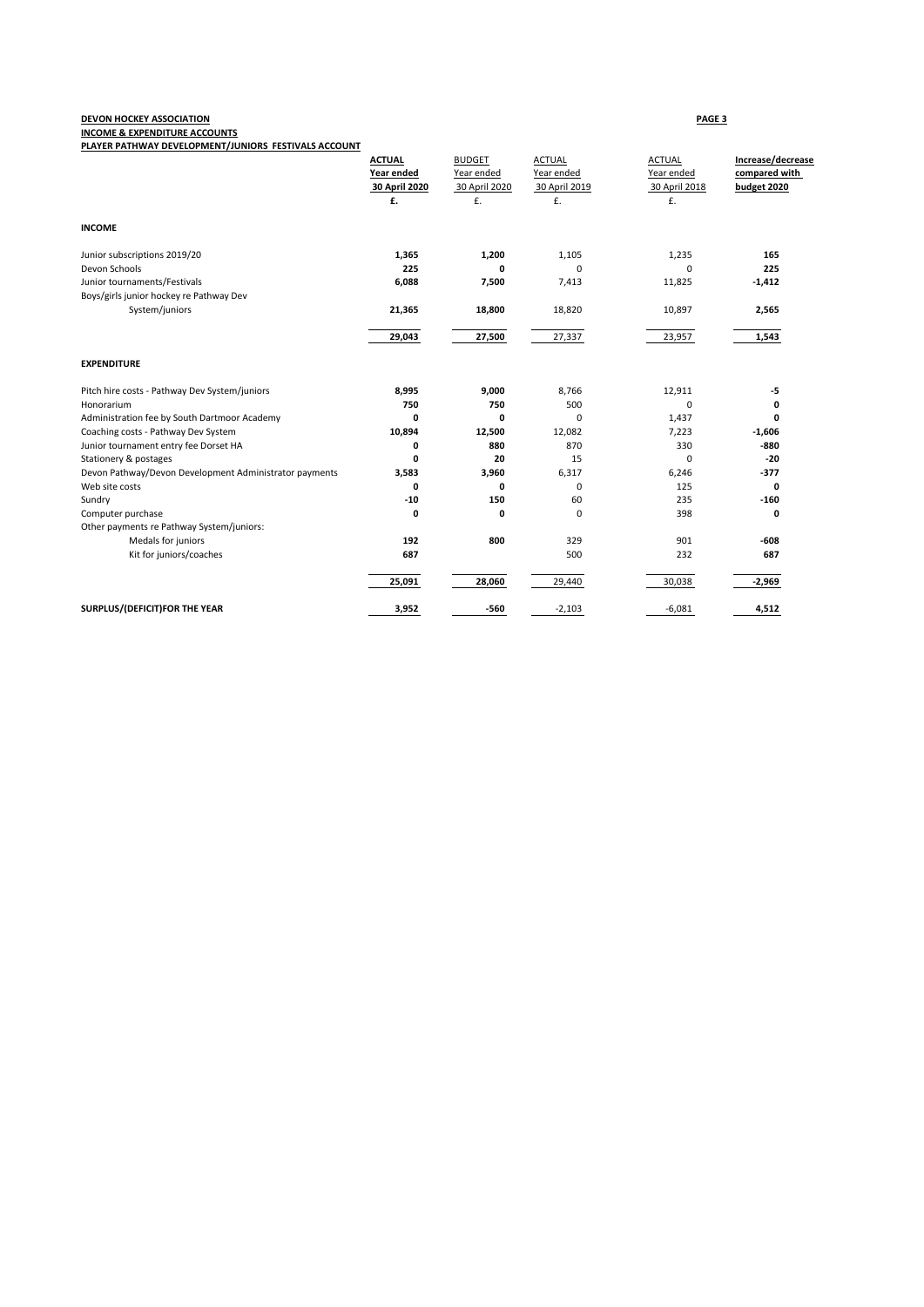| DEVON HOCKEY ASSOCIATION<br><b>BALANCE SHEETS</b><br>PLAYER PATHWAY DEVELOPMENT/JUNIORS FESTIVALS ACCOUNT | 30 April 2020<br>£. | 30 April 2019<br>£. | PAGE 4<br>30 April 2018<br>£. |
|-----------------------------------------------------------------------------------------------------------|---------------------|---------------------|-------------------------------|
| <b>ASSETS</b>                                                                                             |                     |                     |                               |
| Bank current account - Nat West<br>Pathway Development/Juniors a/c                                        | 10,214              | 2,803               | 782                           |
| Debtors junior affiliation amounts 2019/20                                                                | 130                 | 0                   | 0                             |
| <b>Debtors Juniors</b>                                                                                    | 1,674               | 9,905               | 5,050                         |
|                                                                                                           | 12,018              | 12,708              | 5,832                         |
| <b>DEDUCT LIABILITIES</b>                                                                                 |                     |                     |                               |
| Amounts due for coaches/administrators/others                                                             | $-1,789$            | $-3,231$            | $-2,116$                      |
| Pitch creditors                                                                                           | $-2,877$            | $-5,853$            | $-5,305$                      |
| Funding from general account                                                                              | $-7,091$            | $-7,316$            | 0                             |
| <b>NET ASSETS</b>                                                                                         | 261                 | $-3,692$            | $-1,589$                      |
| <b>REPRESENTED BY:</b>                                                                                    |                     |                     |                               |
| Accumulated funds brought forward                                                                         | $-3,692$            | $-1,589$            | 4,492                         |
| Surplus/(Deficit) for the year                                                                            | 3,952               | $-2,103$            | $-6,081$                      |
|                                                                                                           | 261<br>0            | $-3,692$            | $-1,589$                      |

**P J HODGE**

**TREASURER FOR THE DEVON HOCKEY ASSOCIATION DATE:**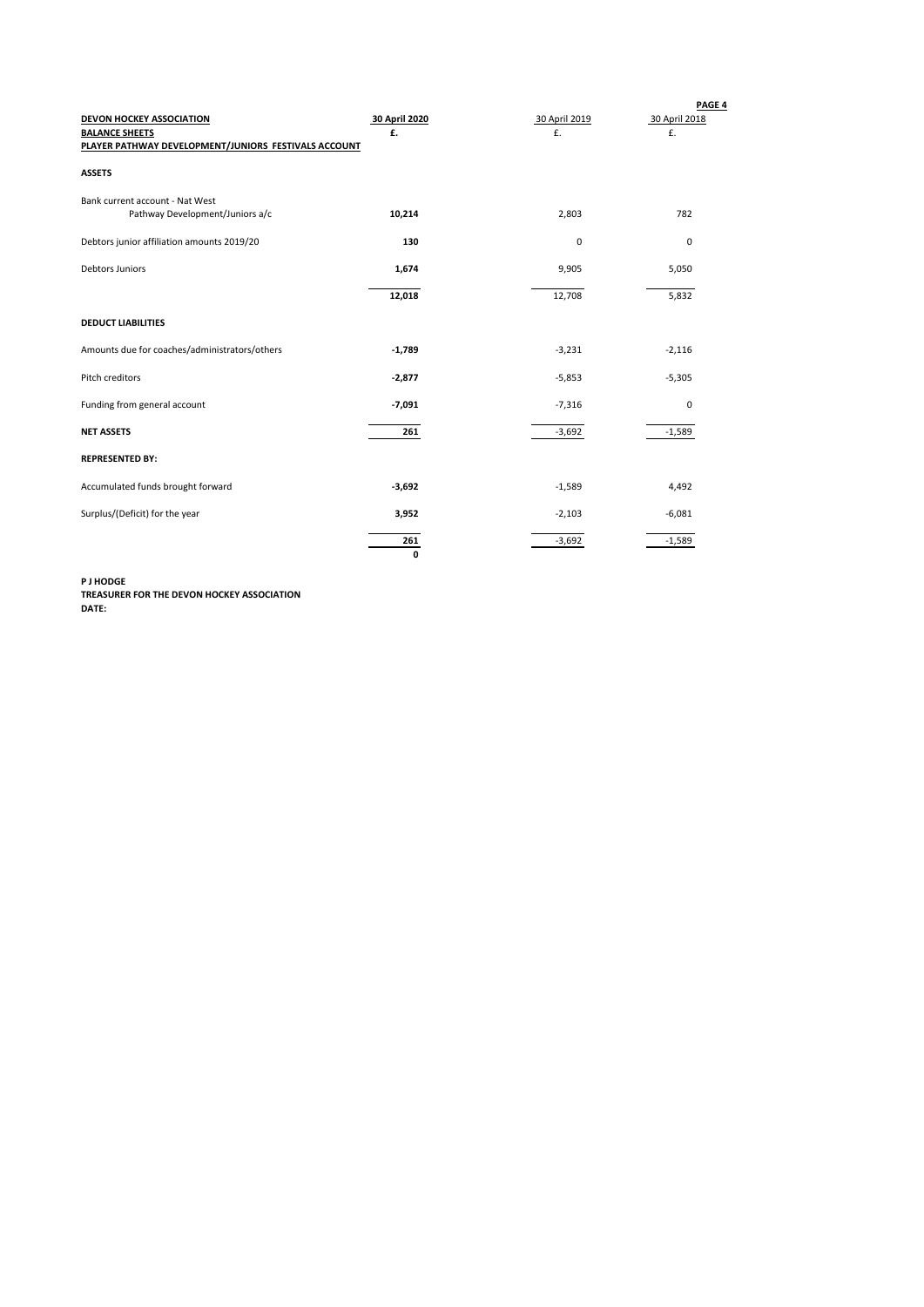## **DEVON HOCKEY ASSOCIATION PAGE 5 INCOME & EXPENDITURE ACCOUNTS PLAYER PATHWAY DEVELOPMENT/JUNIORS FESTIVALS ACCOUNT**

**THE FOLLOWING IS A BUDGET FOR THE PATHWAY DEVELOPMENT/JUNIOR SYSTEM FOR THE YE 30 APRIL 2021**

|                                                               | <b>BUDGET</b><br>Year ended<br>30 April 2021<br>£. | <b>ACTUAL</b><br>Year ended<br>30 April 2020<br>£. | <b>ACTUAL</b><br>Year ended<br>30 April 2019<br>£. | <b>ACTUAL</b><br>Year ended<br>30 April 2018<br>£. |
|---------------------------------------------------------------|----------------------------------------------------|----------------------------------------------------|----------------------------------------------------|----------------------------------------------------|
| <b>INCOME</b>                                                 |                                                    |                                                    |                                                    |                                                    |
| Junior subscriptions 2019/20                                  | 1,240                                              | 1,365                                              | 1,235                                              | 1,235                                              |
| Devon Schoolboys                                              | 250                                                | 225                                                | <sup>0</sup>                                       | $\Omega$                                           |
| Junior tournaments<br>Boys/girls junior hockey re Pathway Dev | 6,000                                              | 6,088                                              | 11,825                                             | 11,825                                             |
| System/juniors                                                | 21,500                                             | 21,365                                             | 10,897                                             | 10,897                                             |
|                                                               | 28,990                                             | 29,043                                             | 23,957                                             | 23,957                                             |
| <b>EXPENDITURE</b>                                            |                                                    |                                                    |                                                    |                                                    |
| Pitch hire costs - Pathway Dev System/juniors                 | 9,500                                              | 8,995                                              | 12,911                                             | 12,911                                             |
| Honorarium                                                    | 750                                                | 750                                                |                                                    |                                                    |
| Administration fee by South Dartmoor Academy                  |                                                    | $\Omega$                                           | 1,437                                              | 1,437                                              |
| Coaching costs - Pathway Dev System                           | 11,750                                             | 10,894                                             | 7,223                                              | 7,223                                              |
| Junior tournament entry fee Dorset HA                         | 800                                                | $\mathbf 0$                                        | 330                                                | 330                                                |
| Stationery & postages                                         | 0                                                  | $\mathbf 0$                                        | $\Omega$                                           | 0                                                  |
| Pathway Administrator payments                                | 3,960                                              | 3,583                                              | 6,246                                              | 6,246                                              |
| Web site costs                                                | $\mathbf 0$                                        | $\mathbf 0$                                        | 125                                                | 125                                                |
| Sundry                                                        | 250                                                | $-10$                                              | 237                                                | 237                                                |
| Computer purchase                                             | $\mathbf 0$                                        | $\mathbf 0$                                        | 398                                                | 398                                                |
| Other payments re Single System/Pathway:                      | 350                                                |                                                    |                                                    |                                                    |
| Medals for juniors                                            | 800                                                | 192<br>687                                         | 901<br>232                                         | 901<br>232                                         |
| Kit for juniors/coaches                                       |                                                    |                                                    |                                                    |                                                    |
|                                                               | 28,160                                             | 25,091                                             | 30,039                                             | 30,039                                             |
| SURPLUS/(DEFICIT) FOR THE YEAR                                | 830                                                | 3,952                                              | $-6,082$                                           | $-6,082$                                           |